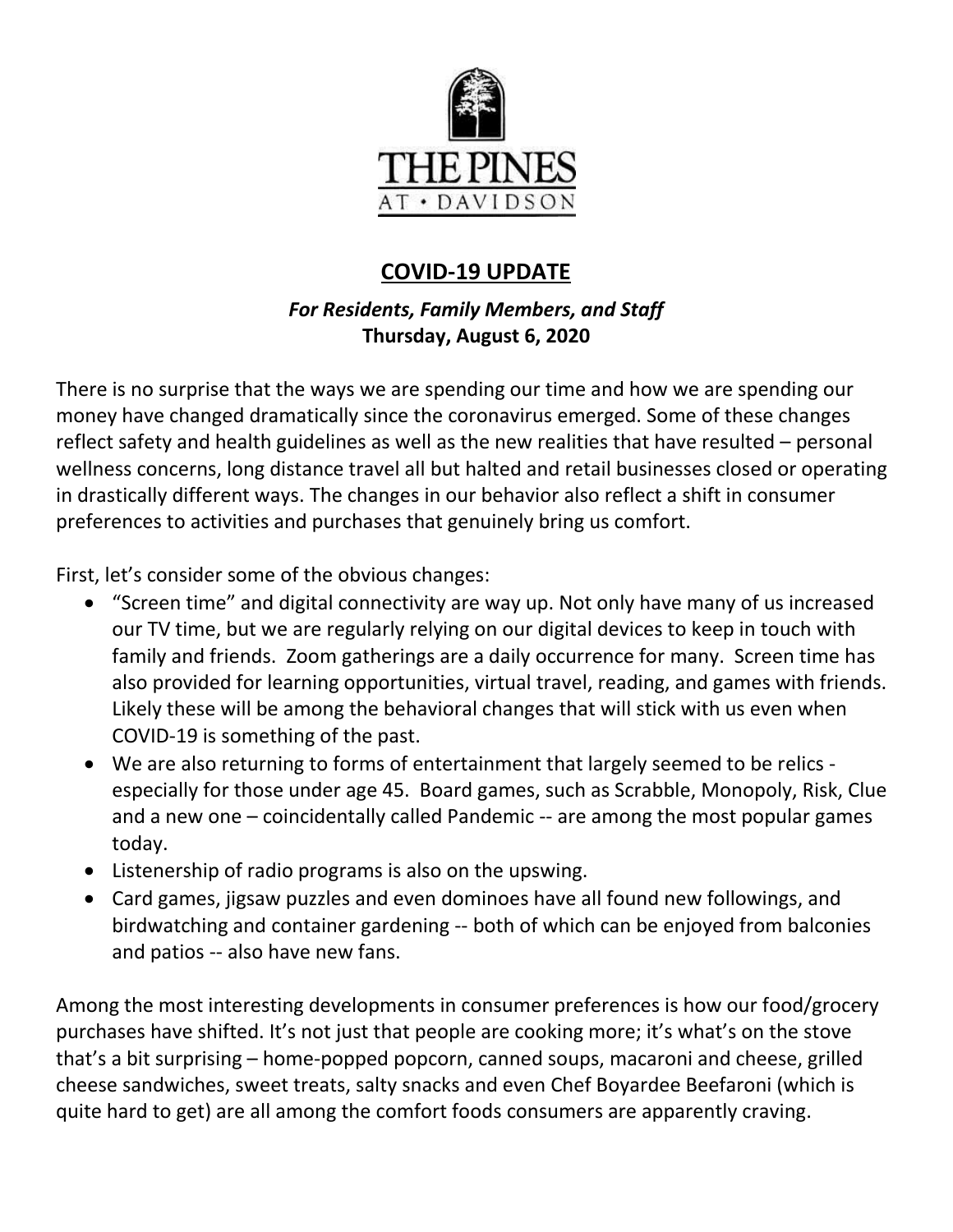None of these snippets imply that health care, household and hygiene products aren't also high on the preference surveys, but the popularity of certain games, activities and foods suggest consumers are particularly comforted these days by what is familiar and their interests gravitate toward what is tried and true.

## **Active COVID-19 Cases at The Pines as of: 8/6/20** No cases

#### **ADDITIONAL INFORMATION**

#### **Nursing Department**

We want you to know that The Pines' Director of Nursing, Amy Craven, recently suffered a deep personal loss. During this challenging time, Angela Blackwell, our Assistant Director of Nursing, has temporarily assumed Amy's responsibilities and is aided by our nurse consultant and other staff. We ask you to also keep Amy and her family in your thoughts and prayers.

#### **Update from the Chair of the Executive Director Search Committee**

Three members of The Pines' Board Executive Committee addressed the Residents' Council during its monthly (Zoom) meeting today. The following is a synopsis of remarks made by Barb Neidinger, Chair of the Executive Director Search Committee:

The goal of the Executive Director Search Committee is to recommend one candidate to the Pines' Board of Directors. We are in the process of hiring an executive search firm who will oversee a nationwide search for the candidate who is the best possible fit for The Pines. The Committee is also developing a list of leadership attributes that are most important for success at The Pines and is developing a "position description" which will be advertised publicly and broadly. But most of the work of the Executive Search firm will take place in networking and talking with people in leadership positions at CCRC's across the country.

The Executive Search firm will present detailed information on its top 10 to 15 candidates to the Search Committee. The Committee will carefully consider these candidates and reduce the number to 3 to 5. The search firm will continue to do more in-depth analysis of those "finalists" checking references, doing background checks, etc. and the Committee members will interview each of those candidates. The Committee will agree on a set of questions that we ask all of the candidates, so we can compare one to another. After those interviews, the Search Committee will select 2 or 3 to make a personal visit to see The Pines and the Town of Davidson. The Committee will again interview them while they are here. We will then narrow the search to one candidate to recommend to the Board of Directors.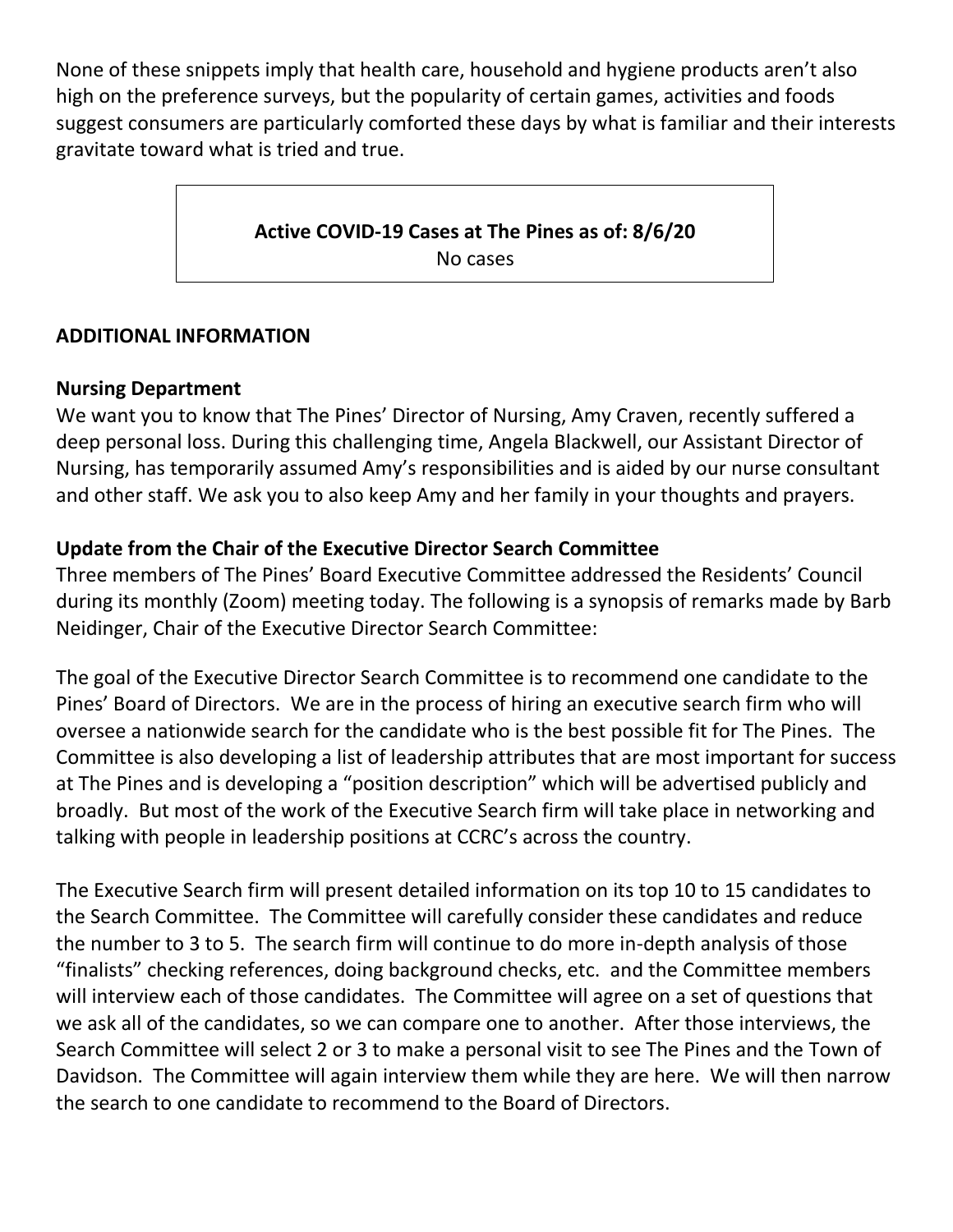Our Committee deliberations must be kept confidential, out of respect for each of the candidates and to ensure the integrity of the process. Please do not ask Jean (Johnston) and Roger (Cothran) for updates. They will not be able to answer any of your questions. But we assure you that we will provide periodic updates.

Residents have input into the search process in three ways:

- Two residents are voting members on the Search Committee: Jean Johnston and Roger Cothran.
- Residents will receive a survey next week to give direct feedback to the Committee and the Executive Search firm.
- The Committee is open to any suggestions of particular individuals: please pass a name along to Jean Johnston. The Executive Search firm will follow up with that individual.

## **Pausing to Admire**

Thank you to the staff member who shared several ways to view and enjoy a begonia.



#### **Possible On-Site Banking**

Aquesta Bank is interested in providing on-site banking services at The Pines in the space formerly occupied by Fifth Third, subject to obtaining regulatory approval (which is expected to be a routine process) and executing a lease with The Pines. Aquesta Bank is headquartered in Cornelius and operates five locations in the Lake Norman area, including Davidson. As soon as the lease is executed, Aquesta will send a written communication to all residents providing more details. If you wish to contact Aquesta in the meantime, you may call Leigh Wolff (704- 439-4353) or Julie Brown (704-439-4336).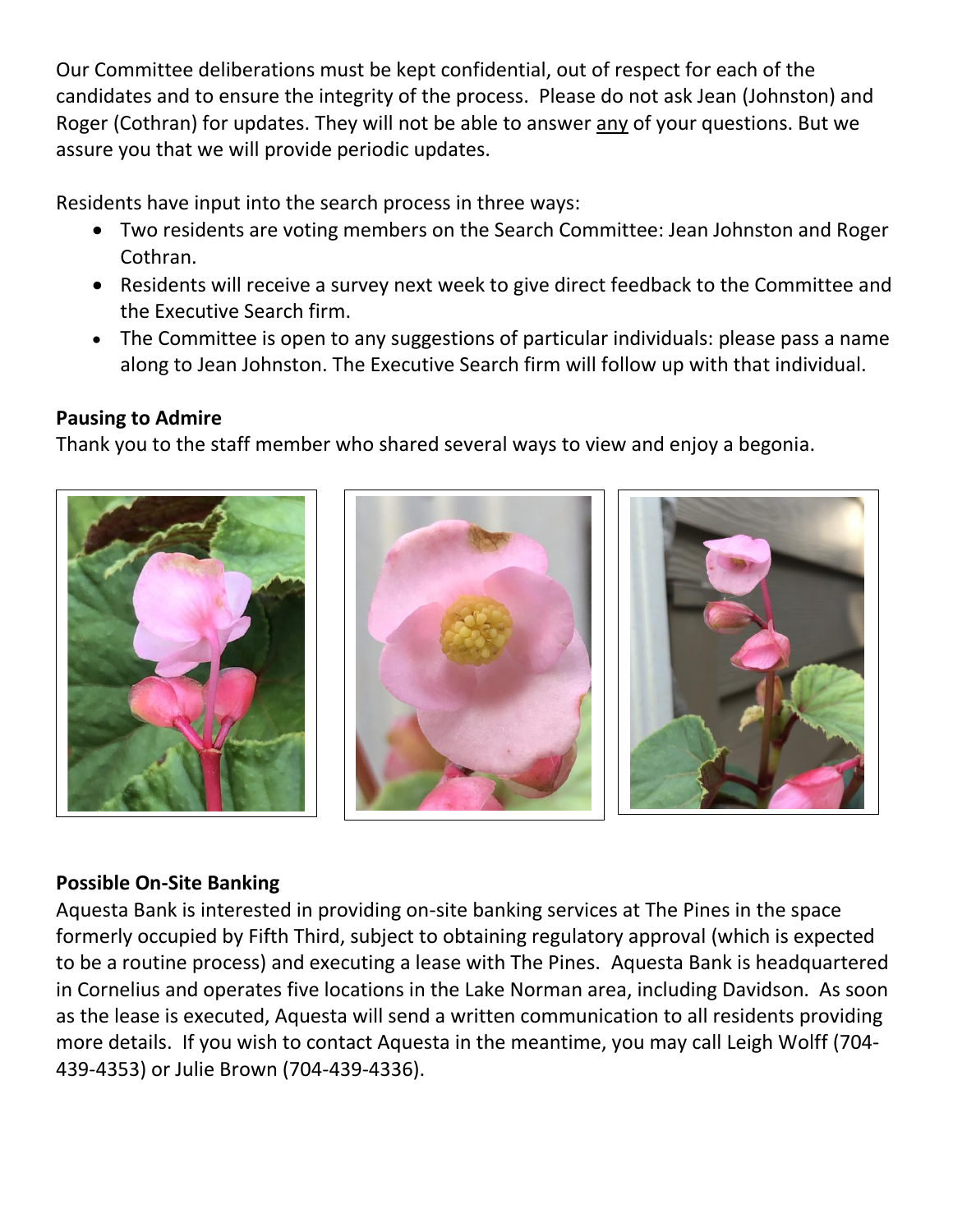## **Update on Self-Quarantine Policy**

Residents have asked when The Pines might consider modifications to the 14-day selfquarantine policy. In July, the Residents' Association Executive Committee offered policy suggestions to management. Since then, management sought input regarding these suggestions from residents with professional backgrounds in health care. This special task group, which now includes both Jean Johnston and Roger Cothran, had its second meeting today. It agreed on some preliminary next steps, and once some materials being developed are reviewed, will seek feedback from the Residents' Health Services Committee before anything is shared more broadly by management. Members of the committee acknowledge the challenges of balancing safety and risk among a diverse resident population during a novel virus pandemic.

#### **Indoor Air Treatment Upgrades**

As we work to deal with both the short and long term challenges brought about by the coronavirus, The Pines has also been working with its engineers at SFCS, Architects and Engineers, and other partners to find reliable and efficient methods to "sanitize/improve" the air that circulates through the Health Center and common areas of the Community Center. As a result, the Pines is installing "Bi-Polar Ionization Air Treatment Systems" (ionization systems) in the air circulation equipment to improve indoor air quality and reduce the risk of transmission of airborne infectious diseases. As of today, this ionization system has been installed in the existing Health Center and Wellness Center and is now being evaluated and tested. The next step will be to install the ionization system in the areas of the Community Center not affected by the expansion. In addition, the ionization system will be incorporated into the Nursing Care and Community Center buildings that are currently under construction. Ions are electrically charged atoms or molecules.

Bi-polar ionization improves air quality in two ways. First, it reduces the concentration of active pathogens, like coronavirus and influenza, thereby reducing the risk of transmission. The ions produced by the ionization system are attracted to pathogens such as viruses and bacteria. These ions "steal away" hydrogen atoms from the bacteria, leaving them to die. In viruses, the ions bind to the cellular receptors that allow the virus to attach to and infect human cells, rendering the virus particle inactive and non-infectious. Secondly, because the ions cause pathogens and other particles that are suspended in the air to become either positively or negatively charged, they are then attracted to each other, effectively increasing their mass and size. As the particles agglomerate (stick together), they create a larger surface and mass that then either falls to the floor, or is more easily caught by filters in the air circulating system because of the larger particle sizes.

This agglomeration also reduces airborne respiratory irritants such as dust, pet dander and pollen.